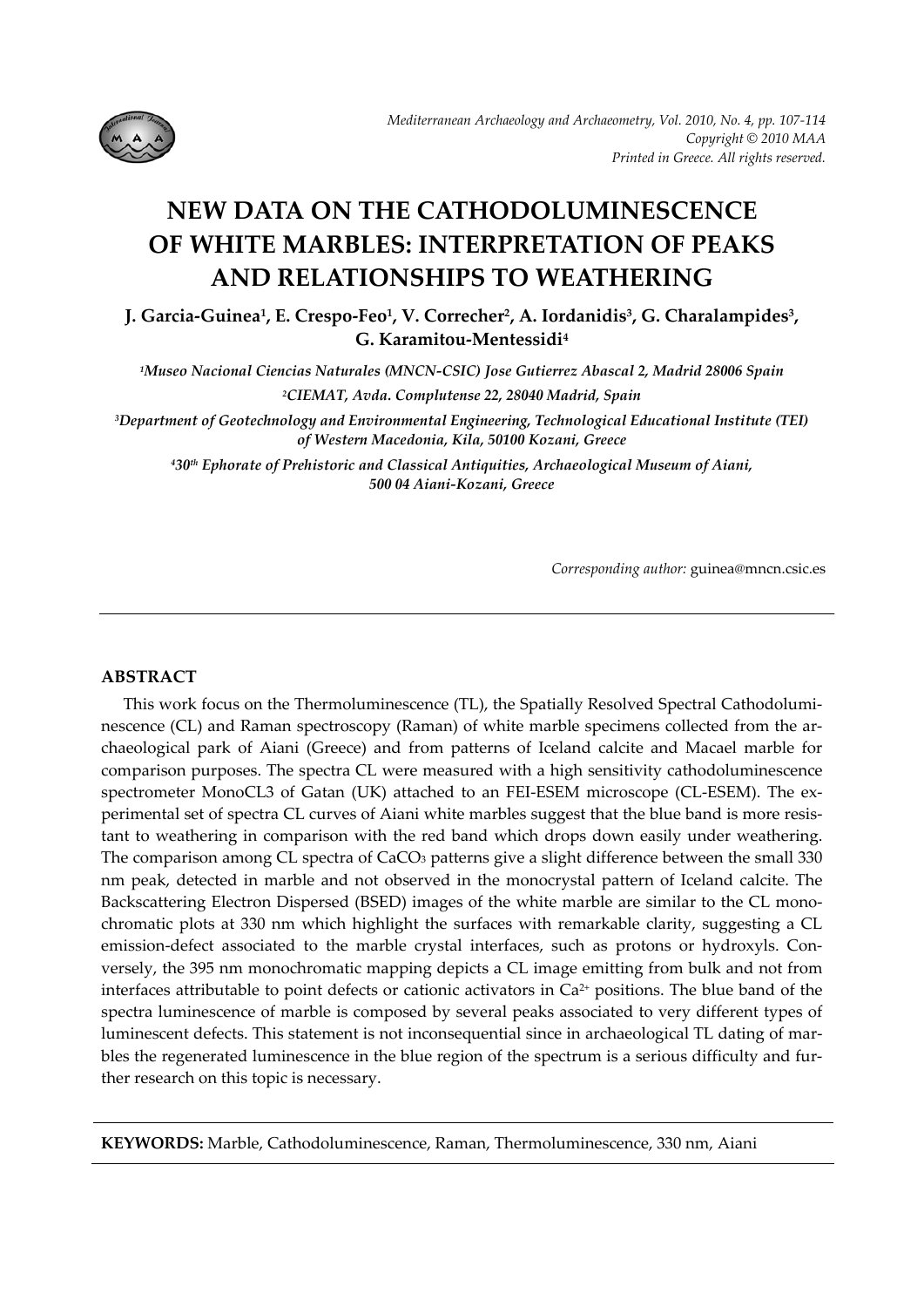#### **INTRODUCTION**

The spectra luminescence scientific back‐ ground on calcite and marble is large, e.g., the orange‐red emission has been observed in al‐ most 100% of calcites analysed (Gorobets & Rogojine, 1981; Gaft at al., 2005). The main lu‐ minescence activator in carbonates is  $Mn^{2+}$  emitting in the red region of the spectrum, this is explained by the energy advantage of its incorporation into the calcite lattice forming mixed crystals (Ca,Mn) CO3. Occasionally Rare‐Earth Elements produce strong luminescence in calcite such as  $Ce^{3+}$ , Nd<sup>3+</sup>, Sm<sup>3+</sup>, Eu<sup>3+</sup> and Eu<sup>2+</sup>. A previous preliminary provenance study of marble artefacts from Aiani, ancient Upper Macedonia, Greece (Iordanidis et al., 2008) showed that Tranovalto marbles situated in the south of Aiani, where some modern white marble quarries occur, could be the most probable origin of these white marbles. Aiani is located approximately 20 km to the South of the city of Kozani, Western Macedonia (Greece).



**Fig. 1: Ancient city of Aiani (Greece): (a) Geographic situation in the modern Kozani Prefecture, (b) Aerial view of the archaeological park of Aiani.**

Aiani was within the region of the ancient Kingdom of Elimeia which, together with the rest of the Greek Kingdoms (Tymphaia, Orestis, Lyncestis, Eordaia, Pelagonia) constituted the ancient Upper (i.e. mountainous) Macedonia. The systematic excavations which began in 1983, have revealed the architectural remains of both large and small buildings, rich in small finds; and groups of graves and organized cemeteries dating from the Prehistoric to the Late Hellenis‐ tic period. The clusters of graves and the exten‐ sive cemeteries, which have been discovered and partly excavated around the ancient city, date from the Late Bronze Age to the Late Hellenistic Period. The excavations in the Archaic and Classical necropolis revealed twelve chamber‐ tombs, smaller cist‐graves and numerous pit‐ graves. Aiani was a well‐organized city from the Late Archaic to the Classical period (early V‐IV c. BC; the VI c.) with direct cultural exchange with the rest of Greece.

The marble dating by TL routines the dating implications from solar bleaching of TL of ancient marble were initiated first by Liritzis & R. B. Galloway (1999) and Liritzis (2001). It is well known that TL of marble drops by sun exposure; moreover Polikreti (2003) observed that marble specimens exposed to sunlight show increased regenerated TL intensities after short or long period storage. This physical process requires a previous study of the regenerated TL evolution with time as a necessary step to estimate the error induced in age calculations. Simultaneously, Galloway (2003) performed an empirical study of luminescence around 360 nm from CaCO3 (limestone) concluding that the results does not behave in a way that could be exploited for dating.

In addition, in other poly‐grained carbonates, we observed this frequent 320‐340 nm emission band attributable to non‐bridging oxygen defects produced by dehydration e.g., Smithsonite (Gar‐ cia‐Guinea et al., 2009a), Strontianite (Garcia‐ Guinea et al., 2009b). This statement is not inconsequential since in archaeological TL/OSL dating of marbles the regenerated luminescence in the blue region of the spectrum is a serious difficulty. Polikreti & Christofides (2009) per‐ formed photoluminescence to study the role of humic substances in the formation of marble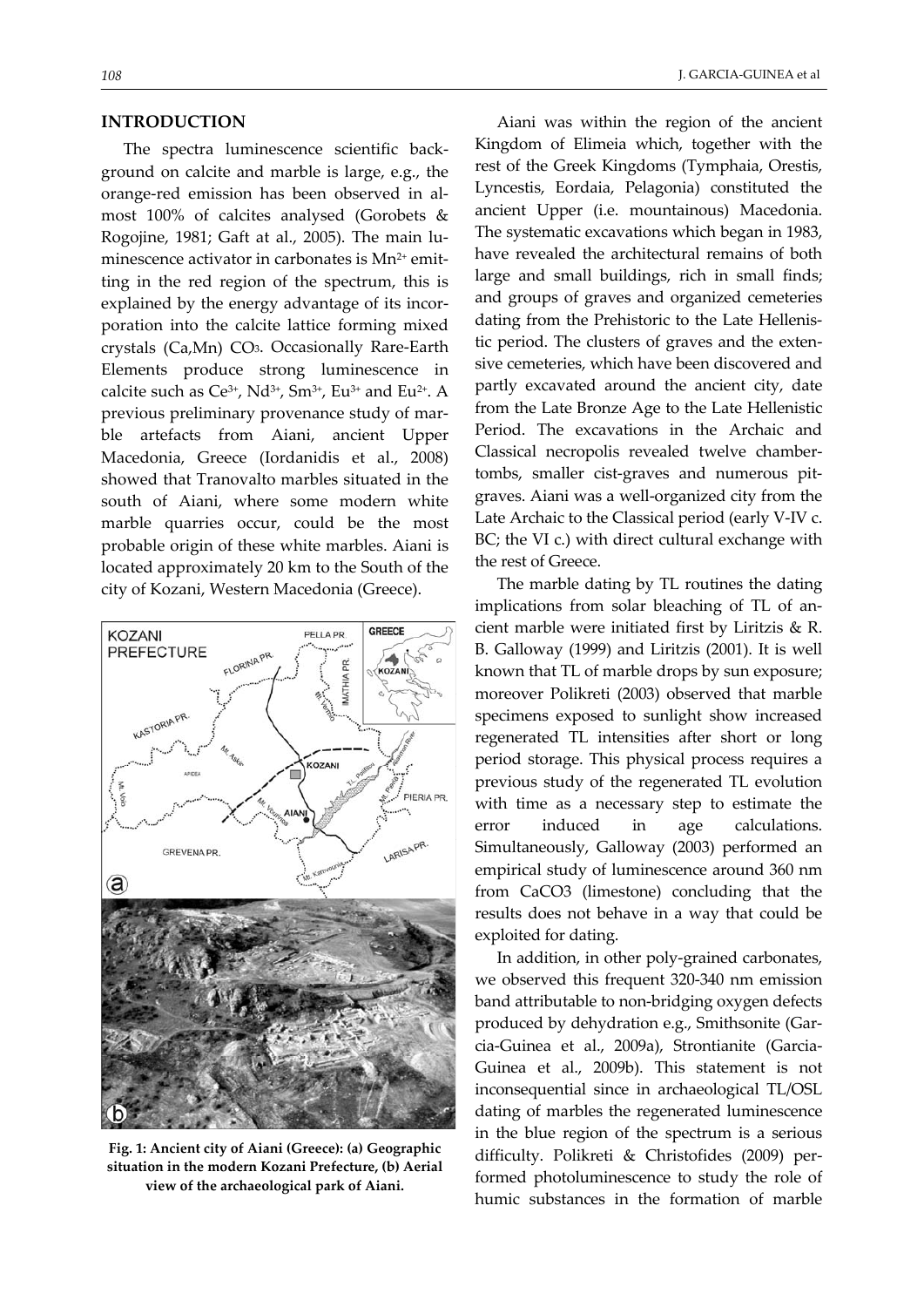patinas, unfortunately they used an excitation laser source at 363 nm and the lower spectra 330 emission peak could not be observed. Assuming that the TL heating dehydrates marble specimens producing 330 nm emissions, later marbles could rehydrate regenerating this spectra blue emission at circa 330 nm.

## **SAMPLING AND METHODOLOGY**

The marble samples here studied were collected during archaeological works in Aiani (northern Greece), and include material scraped off from a statuary objects (samples AK, 10494, 10541, 10545, 10554 and 10563). Fresh marble samples were also collected from modern quarries or recent outcrops, situated in the vicinity of the Aiani archaeological area. Addi‐ tional transparent Iceland spar from Gallarta (Spain) and fresh white marble from Macael (Spain) were also employed as control patterns in the luminescence experiments. TL measurements of powdered aliquots of the marble samples were performed using an automated Risø TL system model TL DA‐12. This reader is provided with an EMI 9635 QA photomultiplier, and the emission was observed through a blue filter (a FIB002 of the Melles‐Griot Company) where the wavelength is peaked at 320–480nm. Full‐width at half‐ maximum (FWHM) value is 80716 nm, and peak transmittance (minimum) is 60%.

All the TL measurements were performed us‐ ing a linear heating rate of  $5^{\circ}$  C/s–1 from room temperature up to 500ºC, in a N2 atmosphere. The incandescent background was subtracted from the TL data. The spectra CL were measured with a high sensitivity cathodoluminescence spectrometer MonoCL3 of Gatan (UK) attached to an FEI‐ESEM microscope, CL—ESEM). The MonoCL3 system collect, disperse, measure, and record very low intensity CL signals.

The CL302 collection/retraction system has a precise XYZ positioning allowing a hole in a diamond turned parabolic mirror to be posi‐ tioned coincident with the electron optical axis of the microscope. When a specimen emitting CL is positioned at the focal point of the mirror, light from the specimen is collimated and is either directly focused onto the detector, or else is coupled into the mono‐chromator through entrance slits. When optimised, the parabolic mirror can collect up to 75% of all light emitted by the sample. The CL‐ESEM coupling allows recording high sensitivity spectra CL from spots, lines or squared areas and to perform monochromatic and panchromatic plots.

#### **RESULTS AND DISCUSSION**

#### *Experiment 1.‐*

During a preliminary provenance study of marble artefacts from Aiani, ancient Upper Ma‐ cedonia (Greece) (Iordanidis et al., 2008) a sim‐ plistic luminescence model was followed in which fresh marbles exhibit more intense TL emission in comparison with their archaeological counterparts (Figure 2).



**Fig. 2: Thermoluminescence glow curves of Aiani white marble specimens**

The TL glow curves of as received aliquots of powdered marbles discriminate samples taken from modern quarries, exhibiting TL glow curves with larger intensity in comparison with their archaeological deteriorated counterparts. This general overview, supported on total intensities using broad spectra filters, arises as a simple methodology to authenticate disputable marble objects. All the TL curves display emis‐ sion peaks circa 250ºC as a shoulder encircled in maxima peak circa 350ºC (Galloway, 2003; Polikreti et al., 2003).

## *Experiment 2.‐*

The CL analyses were performed in nondestructive mode to preserve both the Aiani archaeological and geological samples with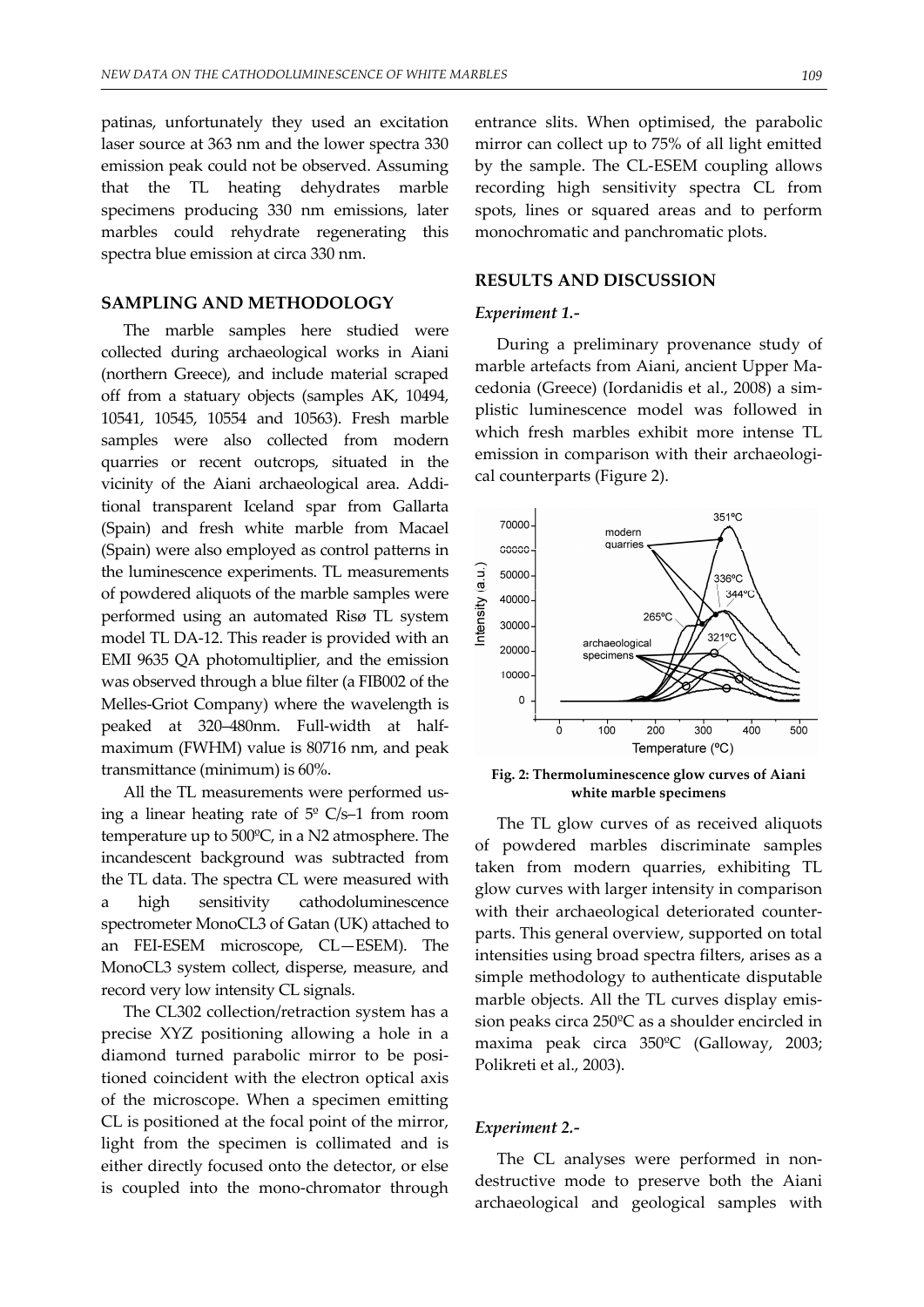dissimilar results among them (Figure 3). All white marble samples from Aiani display the same CL spectrum shape; however they exhibit strong differences in the intensities of the blue (~330‐480 nm) and red (~630 nm) CL bands showing CL emissions similar to both archaeological and geological samples.

Intensity (a.u.)



**Fig. 3: CL spectra of Aiani archaeological white mar‐ bles (AK) and some modern geological samples (ZOODOHOS, LATOMIO, TRANOVALTO).** 

Hence, for comparison purposes these same spectra CL curves were redraw in stock‐pile mode including the total intensity (Figure 4). The total intensities such as the case of the 10,000 a.u. of sample ZOODOHOS involve comparable blue and red spectra bands intensities. A comparative looking to the CL spectra stockpile demonstrates the following features: (i) high total intensities involve a large red band and a relative low intensity in the blue region of the spectrum, e.g., case of the 70,000 a.u. of the sample AK10563, (ii) Low total intensities in the spectrum CL involve large blue bands in comparison with the red spectral re‐ gion, e.g., 6,000 a.u. of the sample AK10541, (iii) Intermediate cases can be observed.

#### *Experiment 3.‐*

The next experimental stage includes testing of the CL behaviour of a marble‐cube subjected to temperatures changes. It was found that the CL of block of white marble reduces

asymmetrically from the core to the outer block after pre‐annealing of 800ºC / 3 hours.

The observed asymmetries of the cathodo‐ luminescence emission intensity in the annealed block of Macael marble decrease from core to outer part of the block suggesting that the luminescent defects are better preserved at the near core of the marble block (Figure 5).





#### *Experiment‐4.‐*

Finally, we perform ESEM‐backscattering and CL-ESEM plots of natural fresh white marble pattern (figure 6) to enquire on the specific spatial contribution of each spectrum CL peak performing monochromatic plots on a little squared area sized 100x100 microns selected under the BSED probe of the ESEM microscope which also depicts a rhombohedra crystal of calcite (Figs. 6).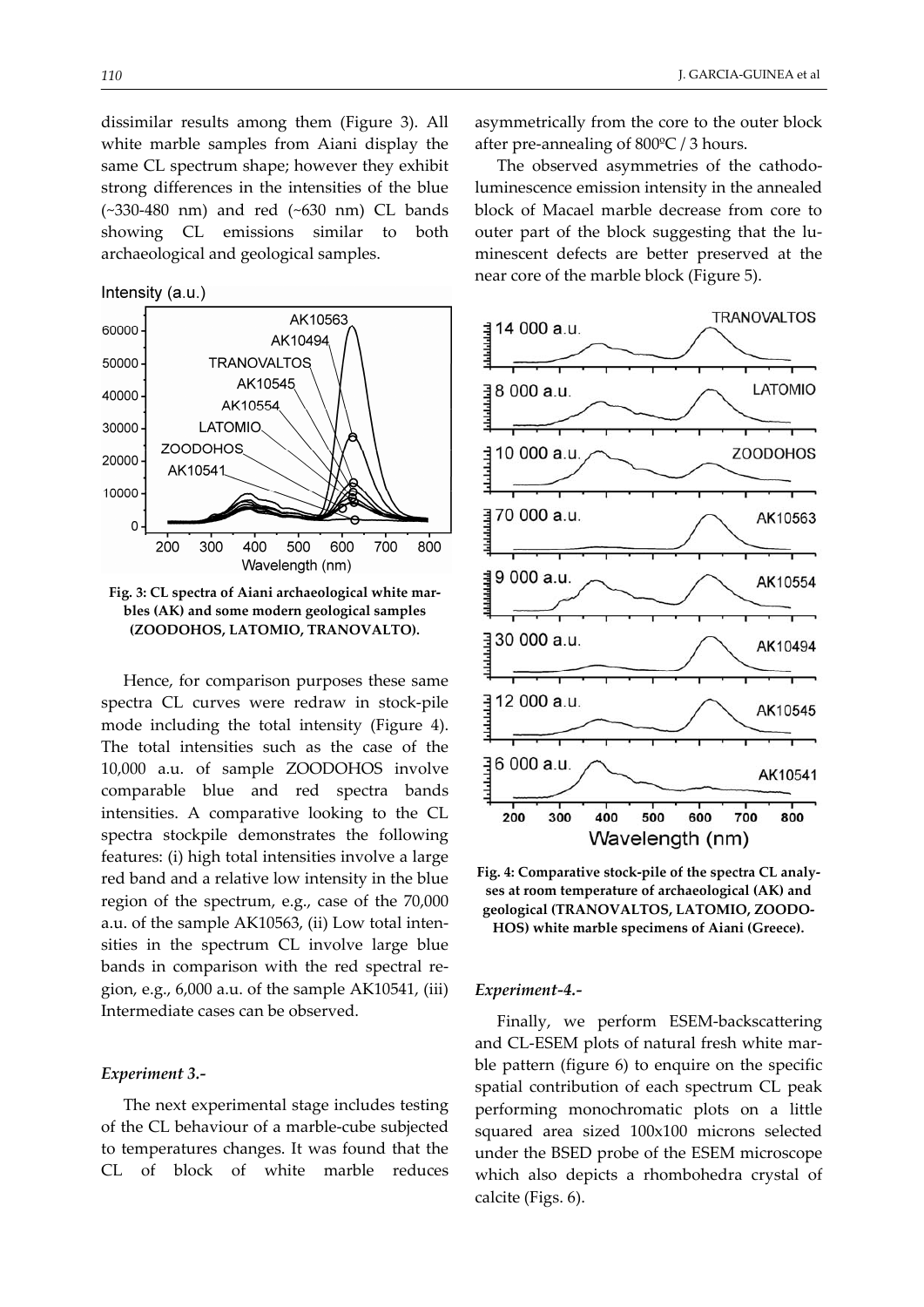

**Fig. 5: The spectra CL emission intensity in an an‐ nealed block of marble gradually drops off from core to outer of the block.**

The resulting CL spectrum exhibits a strong large peak at 627 nm characteristic of non‐ weathered marbles. This peak is attributed to Mn2+ luminescent centres in Ca2+ structural sites. In addition, the spectrum includes a complex emission band in the blue region with observable peaks at 330, 395, 425, 480 and 502 nm. This feature is due to the high resolution capability of the new MonoCL3 system attached to our FEI‐ESEM microscope with a new para‐ bolic mirror which can collect up to 75% of all light emitted from the marble using wellpolished marble surfaces. The next step was to perform monochromatic CL maps of the selected area at 330, 395, 425, 480 and 502 nm (Figures 6).

A comprehensive examination of the CL re‐ sults of figures 6 suggests the following data:

(i) the broad band of the blue region exhibit peaks which may be associated with different luminescence defects.

(ii) the 330 nm monochromatic mapping de‐ picts a comparable image to the observed by the backscattering ESEM probe, highlighting the existent surfaces with remarkable clarity.

(iii) Conversely, the 395 nm monochromatic mapping depicts a CL image emitting much more CL from bulk rather than interfaces,

(iv) Furthermore, the 480 nm monochro‐ matic mapping shows again more CL from in‐ terfaces rather than from bulk and

(v) the 627 nm monochromatic plot display a more luminous CL from the whole plot in agreement with the 627 nm peak of the spec‐ trum CL. In this case, clearly, the interfaces emit much more CL in comparison with the bulk.



**Fig. 6: Spectra CL under ESEM of white marble: (1) Backscattering image of a calcite crystal selection, (2) Spectrum CL, (3) Monochromatic plot at 330 nm, (4) Monochromatic plot at 395 nm, (3) Monochromatic plot at 480 nm, (3) Monochromatic plot at 627 nm.**

## **DISCUSSION**

TL emission measurements are commonly observed through a blue filter FIB002 of the Melles-Griot Company in which the wavelength is peaked at 320–480nm. 320–480nm, i.e., only the luminescence emission of broad blue band region of the spectrum is recorded. The TL glow curves of the examined samples are good enough to separate fresh marbles with intense TL emission from weathered marbles, exhibiting low TL emission. Beyond this obser‐ vation it seems necessary to refine the marble spectra using a new high sensitivity MonoCL3 spectrometer under the electron microscope. Observing the stock‐pile set of spectral CL of Aiani white marbles we infer that the blue band is more weathering resilient in comparison with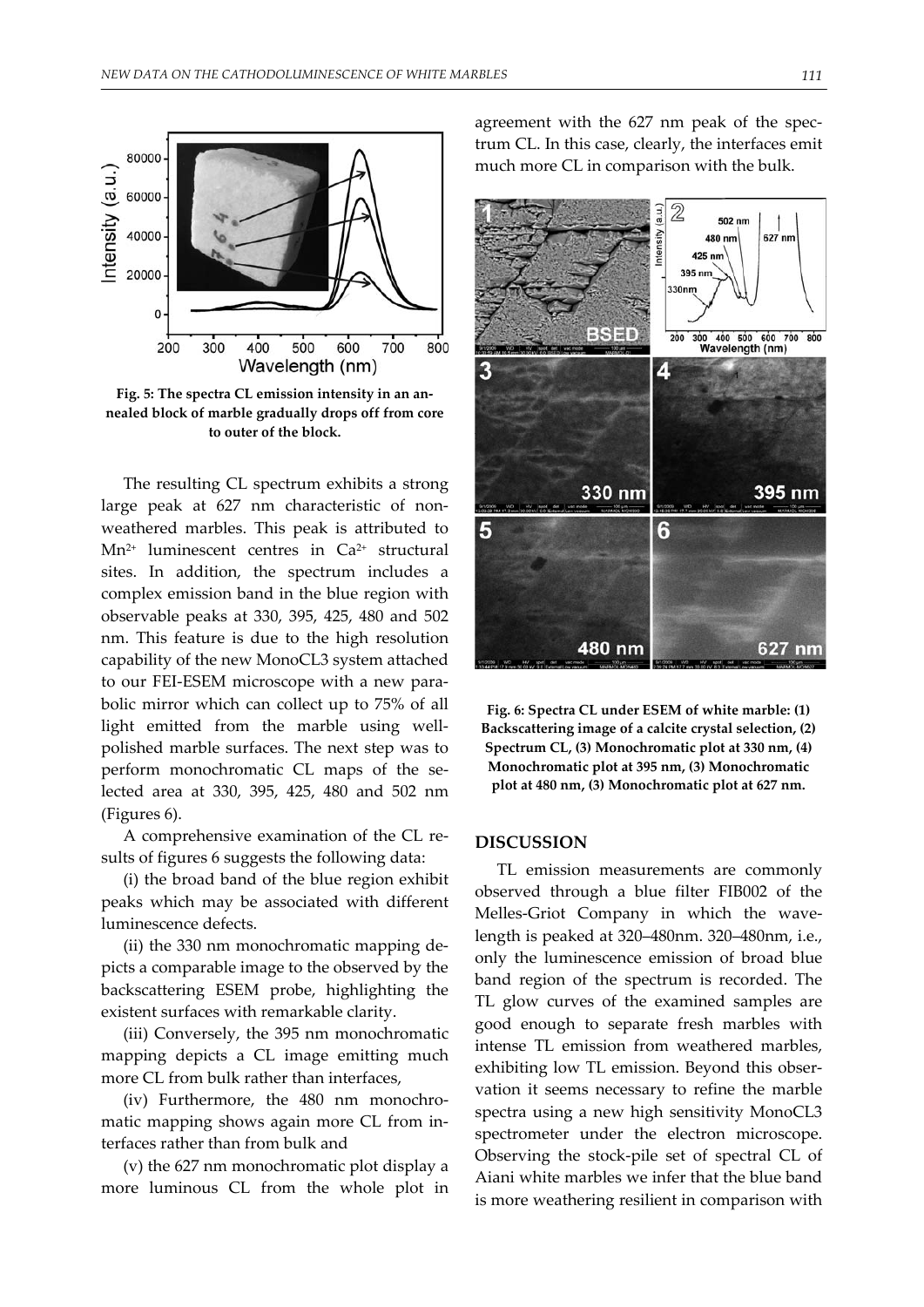the red band which drops down easily under weathering. Conversely, the Mn<sup>2+</sup> centres provide strong CL emission at circa 630 nm sur‐ rounded by a fresh and well‐built calcite crys‐ tallographic lattice. In any case, the narrow cluster relationships among the spectra bands are evident since all possible common, or simple, emission defects and activators such as Mn²+, Fe²+, OH-, H+, Mg²+, are close interactions throughout the crystal bulk or bulk‐interfaces, which must be considered as a "longe-range system". We observe the 330 nm peak in other hydrothermal poly‐grained carbonates from 320 to 340 nm such as the case of Smithsonite (Garcia‐Guinea et al., 2009a) or Strontianite (Garcia‐Guinea et al., 2009b). In these cases, the geological hydrothermal origin of the specimens' certify the intrinsic existence of hydroxyl groups in the interfaces which it is not the case of the metamorphic white marble needing weathering or wet burial. The experiment four detects that the spectra CL emission intensities drop off from the core to the outer of preheated which marble block  $(800\degree\text{C} / 3 \text{ hours}).$ 

During the geological recrystallization of the marble a self‐assemblage of the calcite crystals set long distance correlations to reinforce a reequilibration process producing twin's orienta‐ tion disorder and other source of potential lu‐ minescence defects. Further annealing or wet burial modifies the whole stability of the marble fragment by self‐organization in which the luminescence defects system is controlled not only by "short‐range" but also by "long‐range" elastic strain accommodation. Probably the most exciting results here included are depicted in the BSED and monochromatic plots (Figure 6), particularly the 330 nm monochromatic mapping depicting a comparable image to the one observed by the backscattering ESEM probe, highlighting the existent surfaces with remarkable clarity.

This datum could be interpreted as some type of luminescence emission‐defect associated to defects of marble crystal interfaces, e.g., pro‐ tons, hydroxyls, etc. Conversely, the 395 nm monochromatic mapping depicts a CL image emitting much more CL from bulk rather than interfaces; in this case we could better think on

"bulk defects", "point defects" or cationic activators in  $Ca^{2+}$  positions. Moreover the 480 nm monochromatic mapping shows again more CL emission from interfaces than from bulk with a similar way of thinking. The well‐known red emission at 627 nm, i.e., Mn<sup>2+</sup> defects in Ca<sup>2+</sup> positions, exhibits a luminous monochromatic plot which is obvious in accordance with a maximum peak at 627 nm.

Furthermore, it is obvious that the interfaces are emitting more light in comparison with the crystal bulk. Accordingly, we must argue that those  $Mn^{2+}$  luminescent centres are not preferentially sited in the marble interfaces. Certainly, the 627 nm CL emissions are created inside bulk and some optical effect carry out photons from bulk to marble interfaces. Additional laboratory driven experimental must be conducted looking for responsible de‐ fects of the circa 330 nm CL emission associated to crystal surfaces since the 330 nm monochromatic mapping could also be explained by a bulk emission with photons travelling at the surface.

### **CONCLUSIONS**

‐‐ The TL emission measurements commonly observed through a blue filter at 320–480 nm merge together spectra peaks at 330, 395, 425 and 480 nm which show dissimilar spatial emission positions and must be associated to very different luminescence defects, in despite of the parallel behavior of the observed intensi‐ ties under the physical changes, e.g., tempera‐ ture, weathering.

‐‐The experimental set of spectral CL curves of Aiani white marbles let us infer that the blue band is more weathering resilient in compari‐ son with the red band which drops down easily under weathering. The  $Mn^{2+}$  centres provide strong CL emission at circa 630 nm surrounded by a well‐built calcite crystallographic lattice.

‐‐ The experimental comparison of spectra CL among Iceland calcite and white marble give a slight difference of the small 330 nm peak de‐ tected in marble which could be linked with defects sited in the grain interfaces of marble which are not observed in the "mono‐crystal" pattern of Iceland calcite. We observe this same 330 nm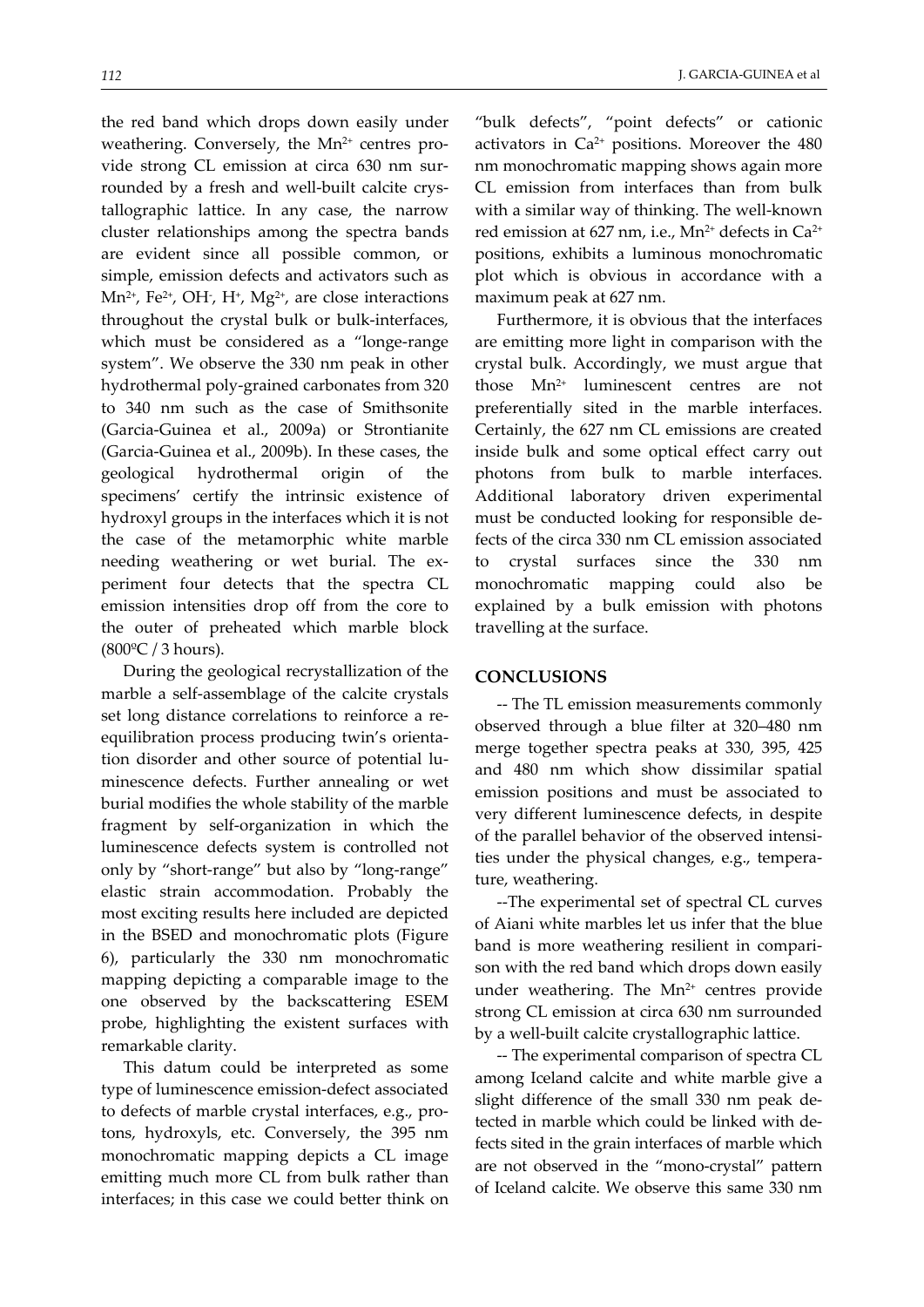peak in other hydrothermal poly‐grained car‐ bonates with intrinsic hydroxyl groups in the interfaces which it is not the case of the metamorphic white marble needing weathering or wet burial to provide this 330 nm peak

‐‐ The most exciting results here included are depicted in the BSED and monochromatic plots, particularly the 330 nm monochromatic map‐ ping depicting a comparable image to the ob‐ served by the backscattering ESEM probe, high‐ lighting the existent surfaces with remarkable clarity. This datum must be interpreted as some type of luminescence emission‐defect associated to the marble crystal interfaces, e.g., protons, hydroxyls, etc.. Conversely, the 395 nm monochromatic mapping depicts a CL image emitting much more CL from bulk rather than interfaces; in this case we could better think on "bulk defects", "point defects" or cationic activators in Ca2+ positions.

## **ACKNOWLEDGEMENTS**

We are grateful to projects CGL2009‐09247 and FIS2007‐61823 of the Spanish Plan Nacional I+D+i for financial support. Dr Iordanidis (2009) thanks the SYNTHESIS access grant to the MNCN‐CSIC‐ Madrid facilities (CL, Raman) for joint research in the frame of the European Union-funded Integrated Activities. Many thanks to technicians Rafael Gonzalez‐Martin, Laura Tormo and Marta Fu‐ rio operating the Madrid MNCN equipments XRD, XRF, ESEM, DTA‐TG, CLSM, CL and Raman for the marble analyses.

## **REFERENCES**

- Calderon, T., Aguilar, M., Jaque, F., Coy‐yll, R. (1984). TL from natural calcites, *Journal of Physics C: Solid State Physics*, 17, 2027–2038.
- Gaft, M., Reisfeld R., Panczer G. (2005) *Luminescence spectroscopy of minerals and materials*. Ed. Springer. Berlin
- Galloway, R.B. (2003) Limestone: some observations on luminescence in the region of 360 nm, *Radiation Measurements* 37, 177 – 185.
- Gorobets, B.S., Rogojine A.A. (2002) *Luminescent spectra of minerals*, Ed. VIMS, Moscow.
- Garcia‐Guinea, J., Crespo‐Feo, E., Correcher, V., Cremades, A., Rubio, J., Tormo, L., Townsend, P.D. (2009). Luminescence of Strontianite (SrCO3) from Strontian (Scotland, UK), *Radiation Measurements*, 44 (4), 338‐343.
- Garcia‐Guinea, J., Crespo‐Feo, E., Correcher, V., Rubio, J., Roux, M.V., Townsend, P.D. (2009). Thermo‐optical detection of defects and decarbonation in natural smithsonite, *Physics and Chemistry of Minerals*, 36 (8), 431‐438.
- Iordanidis A., Charalampides G., Garcia‐Guinea J., Correcher, V., Karamitrou‐Mentessidi G. (2008). *A preliminary provenance study of marble artеfacts from Aiani, ancient Upper Macedonia, Greece.* International Conference "Geoarchaeology and Archaeomineralogy", Sofia, Bulgaria, 29‐30 October 2008, pp. 103‐107.
- Liritzis I. and Galloway R. B. (1999) Dating implications from solar bleaching of thermoluminescence of ancient marble, *Journal of Radioanalytical and Nuclear Chemistry* 241 (2), 361‐368.
- Liritzis, I, (2001) Searching for precision of a new "luminescence clock" in dating calcitic rocks *Journal of Radioanalytical and Nuclear Chemistry* 247(3) 727‐730.
- Polikreti, K., Michael, C. T., and Maniatis, Y., (2003) Thermoluminescence characteristics of marble and dating of freshly excavated marble objects, *Radiation Measurements,* 37, 87–94.
- Polikreti, K. (2007). Detection of ancient marble forgery: techniques and limitations. *Archaeometry*, 49, 4, 603‐619.
- Polikreti, K., Christofides C. (2009). The role of humic substances in the formation of marble patinas under soil burial conditions, *Physics and Chemistry of Minerals*, 36 (5), 271–279.
- Rorimer, J. J., (1931) *Ultraviolet rays and their use in the examination of works of art, Metropolitan Museum of Fine Arts,* Boston. US.